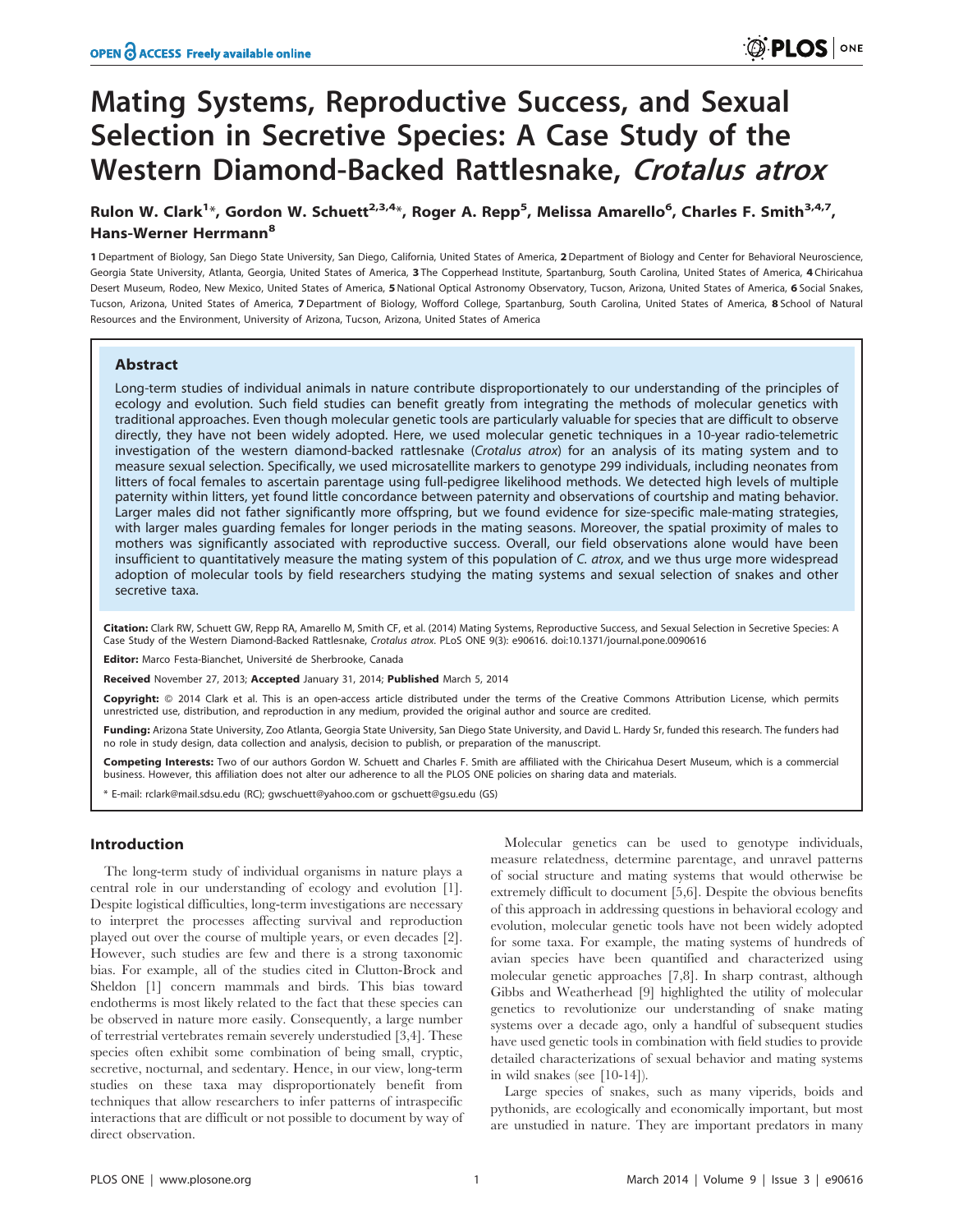ecosystems and can occur in much higher densities than their endothermic counterparts [15]. Yet, despite sedentary lifestyles, their generally secretive habits make most species difficult to observe directly in nature [9,16,17]. However, they are ideal for long-term, individual-based studies employing radio-telemetry, and their relatively high population densities permit the study of large numbers of individuals in relatively small areas [18,19]. Most ecological studies on viperids, boids and pythonids have focused on population-level measures of movements, habitat use, survival, and demography. Studies of individual behaviors and intraspecific interactions are less common than in other vertebrate groups, probably because acquiring such data through direct observation can be prohibitively time consuming. Use of molecular genetic tools in field studies of snakes and other ectotherms can be both an alternative and adjunct to direct observation [6,9,20,21].

Here, we demonstrate the utility of combining traditional field techniques with molecular genetics in a long-term study of a North American pitviper (Serpentes; Viperidae). Specifically, we quantified the behavioral and genetic mating system of western diamond-backed rattlesnakes (Crotalus atrox) in southern Arizona for 10 consecutive years (2001-2010) by incorporating direct observation of radio-tagged individuals, opportunistic observation, and tissue sampling (blood, shed skins of adults and neonates) of both radio-tagged and incidental subjects. We used a polymorphic panel of 27 microsatellite markers to genotype all individuals sampled over the course of our decade long study, and infer patterns of parentage and mating from the genetic analyses. We asked the following questions: 1) Are litters sired by multiple males, and if so, what is the frequency of multiple paternity? 2) Do larger males sire more offspring? 3) Are genetic fathers the same males we see attending and courting females in the mating seasons prior to parturition? 4) Is litter size affected by level of paternity (i.e., single father vs. multiple fathers)? 5) Do males sire more offspring when they are spatially closer to mothers?

## Materials and Methods

### Ethics Statement

The Institutional Animal Care and Use Committee (IACUC) of Arizona State University approved this study (protocol 98-429R), and appropriate scientific permits were obtained from the Arizona Game and Fish Department.

## Study system

We studied a single population of C. atrox in southern Arizona (USA) for 10 consecutive years (2001–2010). The research site, the Suizo Mountains (SMs) located in Pinal County (Arizona), is 40 km SSE of the city of Florence, 8 km W of State Route 79 [22,23]. We measured, weighed, and collected blood samples for DNA analysis from all adults encountered at this site. We also surgically implanted radio-transmitters into a subset of adults. We tracked these individuals by foot minimally 2-4 times per month from 2001 to 2010. Tracking was increased substantially (sometimes daily or twice daily) from early August through mid-September, the period of birthing in C. atrox [22,23]. For each radio-tracked subject located, UTM coordinates were recorded using a hand-held Global Positioning System (GPS) unit.

## Research site

The focal area encompasses 3 km<sup>2</sup> at the western edge of the SMs (32°40′08′ 'N, 111°07′22′ 'W, Conus 27). The SMs have a summit elevation of 947 m. The region is designated as Sonoran Desert, Arizona Upland Desert-Scrub subdivision [24,25]. In addition to mountainous terrain, the general topography is bajada and desert flats, intersected by dry washes of varying sizes. Annual rain patterns of the Sonoran Desert are bimodal [26,27]. Gentle to moderate broad frontal storms occur from late fall to early spring (November–March), and strong to violent, often localized convective storms occur from mid- to late summer (early July to mid-September), the period of the North American monsoon [26]. Free water is rarely available and highly unpredictable at the SMs.

#### Ecology

The western diamond-backed rattlesnake (C. atrox) is a largebodied pitviper (Serpentes: Viperidae). Throughout its wide geographic distribution in the western United States and Mexico [28,29], *C. atrox* exhibits minor morphological variation [30] and shallow genetic (mtDNA) differences [31], yet adult body size varies significantly [30]. In Arizona, adult body sizes of adult C. atrox in different populations show significant differences and malebiased sexual size dimorphism [32]. Arizona has broad physiographic structure and multiple biotic communities within a relatively narrow latitudinal range [24], and C. atrox occupies the southern half of the state and most of its biotic regions [29]. Adults of both sexes in C. atrox exhibit significantly larger snout-vent length (SVL) in regions of Arizona that are wetter and cooler [32], two variables that are associated with increases in their common prey, such as small mammals, birds and lizards [33]. Presumably, this is linked to increases in prey opportunities to acquire sufficient body reserves, especially in females, for reproduction and growth [22,23,34]. In some regions, *C. atrox* is extremely abundant and frequently reported as the dominant snake species, sometimes even the dominant vertebrate predator [15].

### Phenology of mating behaviour

Knowledge of the behavioral and genetic mating system of C. atrox is in its infancy, and no study to date has robustly characterized male and female mating strategies and quantified reproductive success in nature. However, qualitative components of the mating system of C. atrox are characteristic of other species of North American rattlesnakes and other pitvipers [35]. In C. atrox and other pitviper species, there are two distinct mating seasons that occur prior to the period of ovulation (for recent reviews, see [36,37]). In male *C. atrox* (adult min SVL = 600 mm; [38]), spermatogenesis is initiated in spring and completed by late summer or early fall, and this sperm cohort is stored in the ductus deferens and used in the first mating season (late summer and fall), as well as the second mating season in spring that immediately follows hibernation (see [22,23]).

At the SMs, the first mating season commences in mid- to late August, with males searching for and attending females, followed by courtship and coitus in early September, persisting through October. At SMs, our earliest observation of copulation is 2 September, and the latest is 15 October. Adult females typically undergo skin shedding (ecdysis) prior to or during the first mating season, whereas males typically shed from late October through November, at or near their den sites (G. W. Schuett & R. A. Repp unpubl. data). Unlike many rattlesnakes, female C. atrox from the SMs and nearby areas do not undergo major vitellogenesis in late summer and autumn; rather. females enter hibernation in November with small follicles [22,23,37,39]. The period of sexual inactivity (hibernation) lasts about 120 to 130 days, from late October to early March.

The second mating season commences in mid-March, and persists to mid-May. In individuals that den (hibernate) communally, courtship, copulation, and male-male fights occur at or near the dens from mid- March to early April [22,23] (G.W. Schuett & R.A. Repp, unpubl. data). After egress and mating in early spring,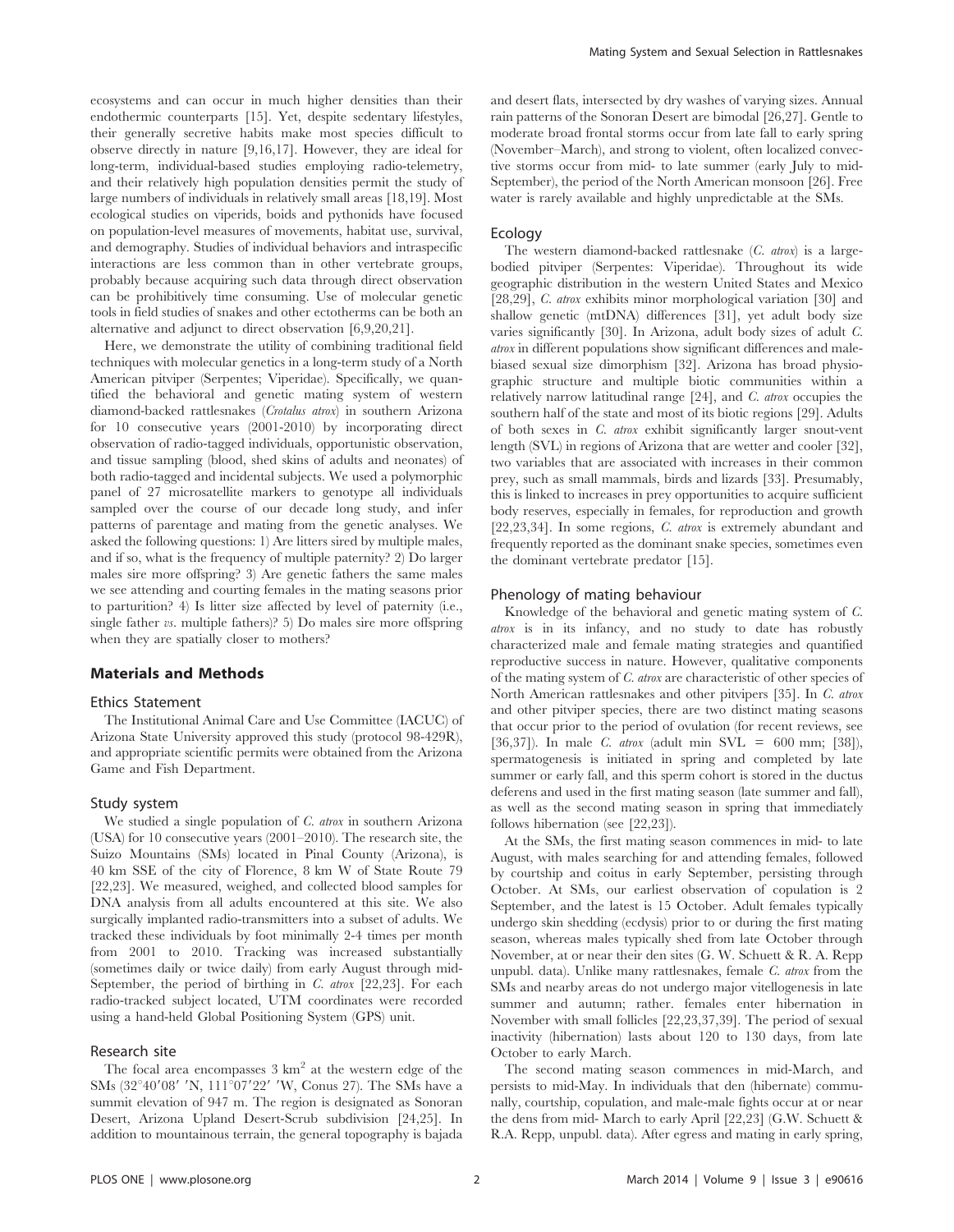ova undergo rapid development (vitellogenesis) and ovulation occurs in late spring (May). Following the second mating season, adults of both sexes undergo ecdysis, typically from late May through June (G.W. Schuett & R.A. Repp unpubl. data). Births occur from early August to mid-September [22,23,39], but are centered in mid- to late August [23].

#### Sexual behaviour, male fighting, and coitus

Like all snakes, male *C. atrox* are the mate-seeking sex [40-42], and courtship by males involves stereotypic behaviours [43] (G.W. Schuett & R.A. Repp unpubl data). In rattlesnakes, including C. atrox, attendance and courtship in nature can be protracted [41,44], requiring days or even weeks before mating is effected. Coitus in C. atrox lasts 24 h or longer [28,43] (GW Schuett & RA Repp, unpubl. Data; Figure 1). Wild males do not mate multiply with the same female in a single breeding season (G.W. Schuett & R.A. Repp unpubl. data). Male C. atrox engage in ritualistic, physical combat (without use of venom) for priority-of-access to females during the mating seasons [45,46], and larger males tend to win fights and maintain dominance [43,47] (G.W. Schuett & R.A. Repp unpubl data).

## Frequency of female reproduction and operational sex ratio (OSR)

Many female viperid snakes are long-lived  $(> 20$  years), iteroparous, and show patterns of reproduction that are less than annual [39-41]. But recent work on C. atrox at the SMs has demonstrated that while a biennial pattern is typical for females, annual reproduction is not uncommon [22,23]. The adult sex ratio at SMs appears to be at unity (G.W. Schuett & R.A. Repp unpubl data) and the operational sex ratio (OSR), which is the ratio of sexually competing males to sexually active females, is roughly 2:1 owing to the female reproductive patterns (i.e., skipping reproduction). The OSR is an important metric in sexual selection analyses [40,41,48-50]. When the OSR is male-biased, and hence fewer opportunities for males to obtain mates, sexual selection is predicted to act more strongly on males [40,41].

#### Determining female reproductive status

In each year subjects were radio-tracked and assigned a reproductive status of either pregnant (when they produced a litter) or non-pregnant. Following parturition, the reproductive status of a female changed to postpartum through the end of that year, and in the following year was re-assigned as either pregnant or non-pregnant. Like their viper relatives, female C. atrox are noticeably robust when pregnant [22,23,34,39]. Thus, based on their increased mass, we were able to readily detect reproductive from non-reproductive females by mid- or late June. Births occur from early August to mid- September at sheltered sites, such as packrat (Neotoma albigularis) middens (nests), small mammal burrows, or rock shelves, but generally not at or near winter refugia [22,23,51]. Parturition was deemed imminent when female movements from these sites were greatly reduced or ceased; thus, radio-tracking efforts were typically increased to 1-2 times per day to better pinpoint birth dates. The number of offspring observed (or their molts) determined litter size. All mothers remained at birth sites until their progeny underwent their natal ecdysis, which occurred 5 to 7 days post-birth [22,23]. Maternal attendance has been described in other populations of C. atrox [52], and it is a common feature in most species of rattlesnakes and other pitvipers of temperate North America [53,54].

#### Capture and immediate processing

Subjects were captured using conventional snake hooks and plastic grabbers. The capture process, which involved grabbing a snake and placing it into a clear plastic tube for temporary restraint (1 m length; diameter varied in size), was done gently and typically required less than 1 min to minimize handling stress [55]. In many cases, individuals were located basking at or near the entrances of dens in spring (March-April). At the time of capture Global Positioning System (GPS) coordinates were collected as Universal Transverse Mercators (UTMs).

Within 24-h of the initial capture, subjects were measured (snout-vent length, tail length, head dimensions to the nearest 1 mm; body mass to the nearest 1.0 g) and sex confirmed (via probing) while under anesthesia (isoflurane). For identification purposes, individuals were photographed, implanted with a unique PIT-tag (AVID, Inc., Norco, California, U.S.A.), and their proximal rattle segments were colored using Sharpie pens. In subjects selected for radio-tracking, each had an appropriately sized  $\approx$  5% of the total body mass; [56]) temperature-sensitive radio-transmitter (models SI-2T and AI-2T, 11-16 g; Holohil Inc., Carp, Ontario, Canada) surgically implanted within the coelom following general procedures used for snakes [22,23]. After processing, all subjects were released at the exact site of capture.



Figure 1. Sexual behavior in Crotalus atrox. (a) Pair of C. atrox in coitus. Unknown male (left) with female CA-3, September 13, 2001. (b) Pair of C. atrox in courtship below a den site. The lower body and tail of unknown male is wrapped over and around tail of female CA-44 (painted rattles), March 2012. Photographs by Roger Repp. doi:10.1371/journal.pone.0090616.g001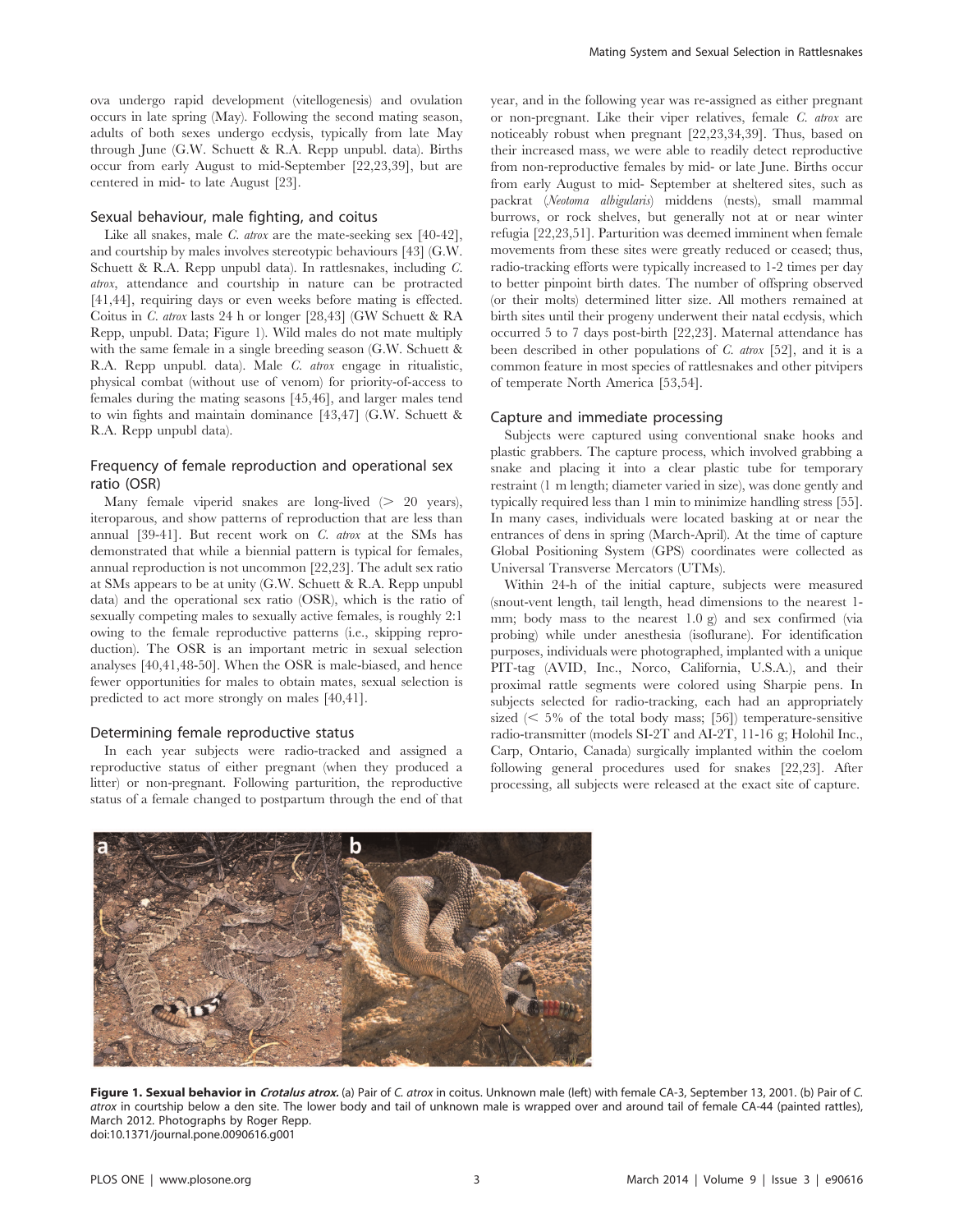#### Tissue Sampling

All adult subjects had small amounts (0.1-0.3 ml) of blood harvested from caudal vessels for DNA parentage and kin analyses [23]. All blood was preserved in 95-100% ethanol, stored cold (0- 10 C) and in darkness. Similar to other rattlesnakes [53,54], neonates (littermates) of C. atrox remain with their mother until they shed their natal skin (4-7 days) and disperse [22] (G. W. Schuett & R. A. Repp unpubl. data). Because neonates are often difficult to sample without causing extensive damage to birth site microhabitat, we primarily used noninvasive sampling procedures to collect DNA from them. This was achieved by returning to birth sites (using GPS coordinates) after their post-shed dispersal and collected sheds found at or near the entrance of the birth site. Also, we opportunistically collected all other shed skins (all adults) found in the field, determining size and estimating sex of individuals by measuring the shed skin (SVL and tail length) and counting the subcaudal scales.

## Genotyping

We extracted DNA from blood and scale tissues using a salt extraction protocol and from shed skins using Qiagen DNEasy Tissue Kits (QIAGEN). We genotyped all individuals using 27 of the 30 microsatellite markers that amplified in C. atrox in Pozarowski et al. [57] and used their same genotyping methodology.

We excluded three of the loci that showed significant levels of linkage disequilibrium in their analysis (Ca2\_23, Crti47, and Scu07) [57]. These markers included 13 (Ca1\_14, Ca1\_20, Ca1\_22, Ca1\_31, Ca1\_39, Ca1\_43, Ca2\_27, Ca2\_38, Ca2\_64, Ca2\_71, Ca2\_74, Ca2\_81, Ca2\_90) developed by Pozarowski et al. [57], two (Crti09, Crti10) developed by Goldberg et al. [58], six (Crti12, Crti14, Crti23, Crti32A, Crti37, Crti95) developed by Munguia-Vega et al. [59], three (CwA14, CwA29, CwB6) developed by Holycross et al. [60], two (MFR15, MFR23) developed by Oyler-McCance et al. [61], and one (Scu05) developed by Gibbs et al. [62].

PCR amplification and genotyping procedures follow Pozarowski et al. [57]. All forward primers were  $5'$  end labeled with a tag (5'-GGAAACAGCTATGACCATG-3') for tailed PCR with an M13 primer labeled with a 6-FAM, HEX, NED or PET (Invitrogen and Applied Biosystems fluorophores) [63]. All reverse primers were 5' end labeled with a PIG-tail (5'- GTTTCTT -3') to prevent adenylation [55,64].

Microsatellite loci were amplified in 10 µl reaction volumes containing:  $1.0-3.5 \mu M$  MgCl,  $0.8 \mu M$  dNTPs,  $0.2 \mu M$  forward M13 primer,  $0.4 \mu M$  reverse primer,  $0.4 \mu M$  M13 fluorescentlylabel, and 0.1units Platinum Taq DNA polymerase (Invitrogen) and 10ng of template DNA. We used an initial 3 min denaturation at  $94^{\circ}$ C, followed by 35 cycles of denaturation  $(94^{\circ}$ C for 30s), annealing (50 $\degree$ C-62 $\degree$ C for 30s), and extension (72 $\degree$ C for 30s) with a final extension of 3 min at  $72^{\circ}$ C. Amplified microsatellite loci were pooled according to size and fluorophores followed by fragment analysis with an ABI 3130xl sequencer. To score microsatellite alleles we used the genotype analysis software GeneMarker v1.85 (SoftGenetics, State College, PA, USA).

### Spatial analyses

To perform spatial analyses, all UTM coordinates were transferred into ArcView 3.2 Spatial Analysis software (Environmental Systems Research Institute, Inc) and movement parameters were analyzed using the Animal Movement extension. Portions of these spatial data for females have been presented elsewhere [23,23]. We performed three different types of spatial analyses to examine relationships between male proximity and parentage: home range size, pairwise home range overlap between all individuals that were radio-tracked for at least one full year, and geographic midpoint comparisons.

Although kernel density estimators are commonly used for determining home range sizes of endotherms, recent analyses indicate they may not perform as well as minimum convex polygons (MCPs) for snakes and other herpetofauna [22,23,65]. Thus, we used ArcGIS 3.2 to compute 95% MCPs for each adult individual radio-tracked. These MCPs represent the smallest polygon that incorporates 95% of the relocations for an individual. To produce a single value for the degree of overlap for each pair, we calculated the average overlap for the two individuals in each pair as  $(AB/A + AB/B)/2$ , where A is the home range size of individual A, B is the home range size of individual B, and AB is the area shared by both A and B. Using this method we generated a pairwise matrix of average home range overlap values that could be compared to the probability of a male and a female sharing parentage in a litter.

Although we only had enough relocation data to calculate home ranges for the subset of individuals that had radio-transmitters, we computed the geographic center of all capture and recapture locations for all individuals using the online calculator Geo Midpoint (www.geomidpoint.com). This gave us a single location that represented the geographic center of all spatial locations where that individual had been recaptured over the course of our decade of fieldwork. We used the Geographic Distance Matrix Generator (biodiversityinformatics.amnh.org) to compute pairwise distances between geographic midpoints of all adult snakes. Because individuals use distinct spatial locations during summer (active home range) and winter (inactive overwintering range), we computed separate geographic midpoints for summer (May – September) and winter (October – April) relocations [23,51].

#### Parentage analyses

We used the software COLONY 2 [66] to examine the relationships among litters of neonates and identify any potential mothers or fathers of those litters within our field sample. COLONY 2 is well suited for this analysis because our data set contains several clusters of individuals known to be siblings (e.g., neonates from the same litter), often with a mother identified from field data. COLONY 2 uses a full-pedigree likelihood approach to estimating parentage, jointly considering both sibship and parentage relationships. By examining data from multiple offspring simultaneously, the probability that both parental alleles are represented increases, leading to more accurate parentage inference. COLONY 2 also has robust genotyping error models that can account for a relatively high frequency of genotyping errors both from allelic drop out and other sources [67]. Furthermore, a recent analysis using simulated data found that COLONY 2 outperformed other popular parentage inference methods, and was highly accurate with the use of 15 or more polymorphic markers [68].

In order to maximize the ability of COLONY 2 to assign parentage in our data set, we first determined locus-specific error rates for the remaining 27 loci. We used the program MICRO-ERRORANALYZER, which implements the likelihood error estimates detailed in Wang [69], to estimate rates of null alleles, allelic dropout, and false alleles in a data set containing known parent-offspring dyads. We discarded loci with combined estimated error rates  $>20\%$ , leaving us with a total of 18 loci. We then used the locus-specific error rates for these 18 loci in COLONY 2. To assess the ability of COLONY 2 to assign parentage in our sample, we first analyzed our data without assigning sibships to their known mother. Because COLONY 2 was able to identify the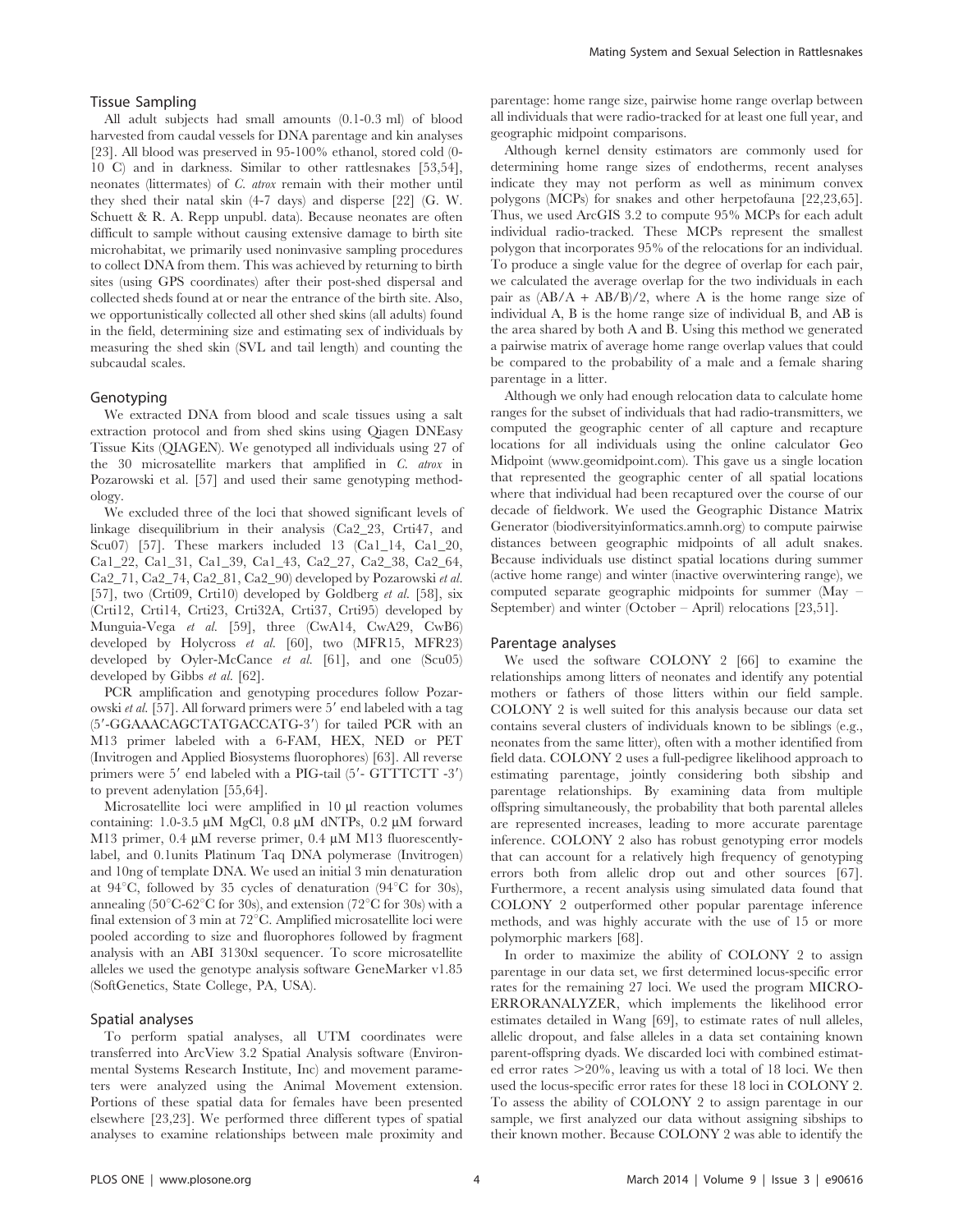field mother as the genetic mother in all cases, we assumed that the likelihood estimation approach used in the program was robust with respect to our data set. In subsequent analyses with COLONY 2 we assigned sibships to known mothers to increase the information available for paternity assignments, and then retained only those paternity assignments with a maximum likelihood probability  $> 0.95$ . We conducted two separate runs with our data, and because the parentage assignments were identical across runs, we used these parentage assignments in all subsequent analyses.

## Male reproductive success and body size

We compared the body size (snout-vent length, SVL) of males siring progeny (paternity) to those with no detected paternity. Because not all males were measured in the year of which they were deemed fathers or were attending-courting females, we used a corrected estimate of SVL for the year in which parentage was documented (see [11]). Our corrected estimate was based on growth rate estimated from capture-recapture data of adult males at our site. We found males between 700-900 mm SVL increased in length (average) 35 mm per year, but male growth slowed at about 900 mm SVL, and males greater than 900 SVL increased in length (average) 11 mm per year. Thus, our corrected estimate of SVL used the closest year in which we measured the SVL of a male, and then adjusted that SVL up or down in a size-specific manner to reflect the number of intervening years between the paternity event and the measurement year.

#### Male reproductive success and spatial analyses

We examined the effects of home range size and spatial proximity to mothers (home range overlap and midpoint distances) as factors affecting paternity. For home range size, we compared the average home range size of all males that were identified as fathers in any litter to all males that were not identified as fathers. For spatial proximity, we compared pairwise measures of spatial proximity between the males and female pairs who had parentage in litters to male and female pairs who did not share parentage. The distributions of pairwise values within groups that contain many individuals that do not share parentage do not conform to a normal distribution (the median and modal values of such distributions are usually 0), which makes traditional parametric statistics inappropriate. Thus, we used bootstrap resampling procedures to compare average home range overlap for malefemale pairs that share parentage to randomly generated malefemale pairs. For each comparison, we generated 1000 samples of random pairs via bootstrapping, with each sample equal in size to the focal group sample size. We calculated two-tailed p-values from the largest confidence interval around the mean of the resampling distribution that did not contain the mean of the focal group. We used the program RESAMPLING STATS for these procedures [70].

We used our field records of male-female pairings to determine the number of times different males were observed in the field paired with females during the mating season, as well as the proportion of times females who produced litters that paired with fathers or non-fathers. Because C. atrox exhibits two mating seasons (late summer-early fall and spring) prior to ovulation, we counted pre-birth pairings that occurred in both the fall and spring mating seasons preceding births. Also, we used our field records to compare the sizes (corrected SVL, see above) of males that were found attending females.

## Data Analysis

Unless noted otherwise, all statistical analyses were conducted with SYSTAT 12. Mean values are given as mean  $\pm$  standard deviation. Before performing parametric tests, data were tested for the assumptions of normality and equal variances [71]. If data violated assumptions of normality or equal variances after transformations, we used non-parametric tests.

Genotyping data, morphological data, and spatial data (viewable via Google Earth) for all individuals are available from the public website, The Copperhead Institute ([http://www.](http://www.copperheadinstitute.org) [copperheadinstitute.org](http://www.copperheadinstitute.org)).

## **Results**

#### Tissue sampling

We collected tissue samples from a total of 324 individuals. Of these, 25 did not produce DNA of sufficient quality for genotyping, leaving us with a total sample of 299 individual genotypes. Of these samples, 191 came from adult individuals sampled from 2001-2010. The other 108 samples came from neonates from 30 different litters produced by 18 different females [32]. Twenty-four of these litters were, to the best of our knowledge, complete litters, whereas only one individual was sampled from the remaining six litters. Mean litter size was  $4.3 \pm 1.9$  neonates. Although the mean litter size in our population is small relative to other regions, both litter size and adult body size vary geographically for this species [32,34,39]. Our findings of small and sometimes frequent (e.g., annual) litters are consistent with past research done at this and nearby sites [22,23,39,72].

#### Radio-tracking

We surgically implanted radio-transmitters in 26 adult females and 20 adult males, which we radio-tracked for a minimum of 1 year; many subjects were radio-tracked for several consecutive years, with a maximum of 7 consecutive years (Table 1). We collected detailed data on space use, mating behavior, and conspecific associations for these 46 individuals, as well as opportunistic data from stochastic sampling and re-sampling of 145 additional adult individuals.

## Genetic parentage

We sampled 108 neonates, of which 105 (97.2%) were associated with a marked female (''field mother'') who was presumed to be the parent (Table 2). In all cases, COLONY 2 correctly identified the field mother as the genetic mother of those offspring. Additionally, COLONY 2 was able to assign the 3 ''orphan'' neonates in our study with no field mother as offspring of sampled females. COLONY 2 assigned the 108 sampled neonates to 27 different fathers. Of these fathers, 18 (66.7%) were known (pit-tagged) subjects. The other 9 fathers were not marked but could be identified as individual genotypes by COLONY 2. We detected multiple paternity in exactly half of the complete litters we sampled (12 of 24 litters, 50%). Five of the 12 litters had three fathers, and two of these cases involved all three offspring in the litter being sired by different fathers (Table 2).

## Male body size and reproductive success

Males we identified as fathers did not differ significantly in SVL from males with no detected paternity (mean SVL fathers: 951 $\pm$ 86 mm; mean SVL non-fathers: 936 $\pm$ 104 mm, T= 0.7,  $p= 0.48$ ) (Figure 2). Of the 24 litters we sampled that had more than one neonate, a single male sired 12 of them and the remaining 12 had two or three fathers (Table 2). Marked males that did not share paternity (single sires of litters) were significantly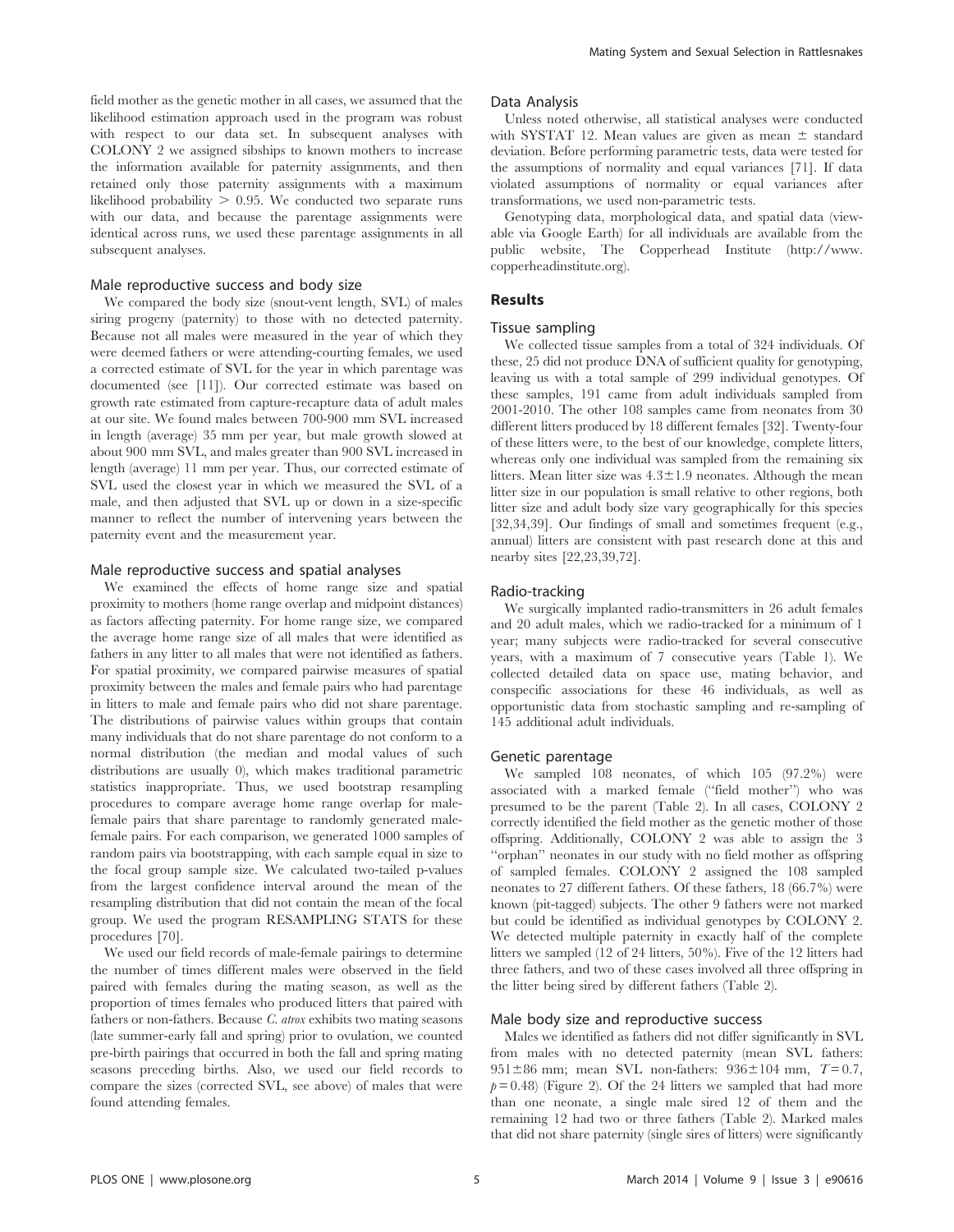Table 1. Summary of individuals tracked via radio-telemetry.

| ID       | Sex | Years tracked <sup>1</sup> | <b>Home Range Size</b><br>(hectares) |
|----------|-----|----------------------------|--------------------------------------|
| $CA-1$   | F   | $\overline{7}$             | 9.5                                  |
| CA-47    | F   | 7                          | 14.1                                 |
| $CA-2$   | F   | 6                          | 5.3                                  |
| $CA-30$  | F   | 6                          | 4.0                                  |
| $CA-16$  | F   | 5                          | 3.5                                  |
| CA-46    | F   | 5                          | 3.8                                  |
| $CA-61$  | F   | 5                          | 32.7                                 |
| $CA-14$  | F   | 4                          | 11.5                                 |
| $CA-44$  | F   | $\overline{4}$             | 4.6                                  |
| CA-58    | F   | 4                          | 1.8                                  |
| CA-102   | F   | 3                          | 8.9                                  |
| CA-29    | F   | 3                          | 8.1                                  |
| $CA-42$  | F   | 3                          | 2.7                                  |
| CA-49    | F   | 3                          | 1.6                                  |
| CA-64    | F   | 3                          | 1.1                                  |
| $CA-81$  | F   | 3                          | 8.4                                  |
| CA-93    | F   | 3                          | 2.5                                  |
| CA-95    | F   | 3                          | 1.3                                  |
| CA-100   | F   | $\overline{2}$             | 5.7                                  |
| $CA-39$  | F   | 2                          | 9.7                                  |
| CA-59    | F   | $\overline{2}$             | 5.0                                  |
| CA-66    | F   | $\overline{2}$             | 1.9                                  |
| $CA-94$  | F   | $\overline{2}$             | 0.7                                  |
| $CA-124$ | F   | 1                          | 3.2                                  |
| $CA-62$  | F   | $\mathbf{1}$               | 0.3                                  |
| CA-77    | F   | 1                          | 4.4                                  |
| $CA-6$   | M   | $\overline{4}$             | 17.2                                 |
| $CA-13$  | M   | 3                          | 24.8                                 |
| $CA-31$  | M   | 3                          | 32.1                                 |
| $CA-32$  | M   | 3                          | 24.4                                 |
| $CA-33$  | M   | 3                          | 14.9                                 |
| $CA-5$   | M   | 3                          | 12.3                                 |
| CA-117   | M   | $\overline{2}$             | 8.5                                  |
| $CA-34$  | M   | $\overline{2}$             | 8.7                                  |
| $CA-50$  | M   | $\overline{2}$             | 42.3                                 |
| $CA-7$   | M   | 2                          | 4.4                                  |
| CA-76    | M   | $\overline{2}$             | 5.1                                  |
| CA-79    | M   | $\overline{2}$             | 10.7                                 |
| CA-96    | M   | $\overline{2}$             | 23.1                                 |
| CA-97    | M   | $\overline{2}$             | 18.2                                 |
| CA-98    | M   | $\overline{2}$             | 22.0                                 |
| CA-37    | M   | 1                          | 9.5                                  |
| $CA-38$  | M   | $\mathbf{1}$               | 1.6                                  |
| $CA-4$   | M   | 1                          | 0.9                                  |
| CA-55    | M   | $\mathbf{1}$               | 37.9                                 |
| CA-92    | M   | 1                          | 14.0                                 |

<sup>1</sup>Indicates the total number of consecutive calendar years in which an individual was followed via radio-telemetry.

doi:10.1371/journal.pone.0090616.t001

larger than marked males that shared paternity (mean SVL single paternity:  $998\pm63$  mm; mean SVL shared paternity: 916 $\pm$ 89 mm,  $T= 2.6$ ,  $p= 0.02$ ) (Figure 2). However, there was no correlation between total number of offspring fathered and body size (Pearson Correlation,  $r = -0.27$   $p = 0.14$ ).

#### Male attendance, mating, and parentage

Males were often found attending females during the two mating seasons, occasionally for long periods (e.g., weeks). Attendance of females was influenced by male body size (Figure 1). Males that were found in attendance with females were larger in SVL than males that were not observed attending females (SVL attending males:  $962 \pm 87$  mm; SVL non-attending males: 913 $\pm$ 107 mm, T= 2.4,  $p = 0.02$ ) (Figure 2). Males that attended the same female for more than one week were significantly larger than males found in attendance for less than one week (SVL prolonged attendance:  $1005 \pm 71$  mm; SVL single attendance: 946 $\pm$ 73 mm, T= 2.2,  $p = 0.03$  (Figure 2).

Male attendance and mating behavior, however, was not strongly associated with male parentage. Of the 30 litters in our sample, 23 (76.7%) were from females that were being tracked by radio-telemetry prior to parturition. In 15 of these 23 litters (65.2%), females were found paired with one or more males in one or both mating seasons that preceded parturition. Of the 24 malefemale pairings, females were paired with one male in 8 cases, two separate males in four cases, and three separate males in two cases. Of these 24 male-female pairings, 18 of them (75%) were with males that did not have paternity in the litter, and only 5 of them (21%) were with males that were positively identified as fathers (the remaining pairing was with an unmarked male with uncertain paternity, Table 2). Three of the pairings persisted beyond 7 days, and of these three cases, one male was the sole father of the subsequent litter and the other two males had no paternity in the subsequent litters.

## Spatial analyses

Our sample of adult male snakes that were radio-tracked for at least one active season  $(N = 20)$  included four individuals identified as fathers. These four fathers did not have significantly larger home ranges than the 16 radio-tagged non-fathers (identified fathers:  $19.5 \pm 16.1$  hectares; non-fathers:  $15.7 \pm 10.9$  hectares,  $T= 0.64, p= 0.68$ .

We found a total of seven unique male-female pairs that shared parentage in a litter and were both radio-tracked for at least one active season. These seven pairs had an average proportion of home range overlap of  $0.30 \pm 0.26$ , which was significantly greater than the home range overlap of random male-female pairs from the population (resampling distribution 95% CI =  $0 - 0.23$ ,  $p = 0.008$ ).

In addition to home range overlap, we compared the distance between the geographic midpoints of the capture locations of male-female pairs that shared parentage. We compared active season midpoints separately from overwintering midpoints. For the active season, we found a total of 28 unique male-female pairs that shared parentage in a litter. These pairs were, on average,  $439\pm331$  meters apart, which is significantly closer than the distance between random male-female pairs (resampling distribution 95% CI = 446 – 661 m,  $p = 0.03$ ). For the overwintering comparison, we found 24 male-female pairs that shared parentage and had overwintering midpoints. Overwintering sites were, on average,  $287\pm248$  meters apart for these pairs, which was also significantly closer than random male-female pairs (resampling distribution 95% CI =  $304 - 549$  m, p = 0.016). This tendency of fathers to be in closer spatial proximity to females with which they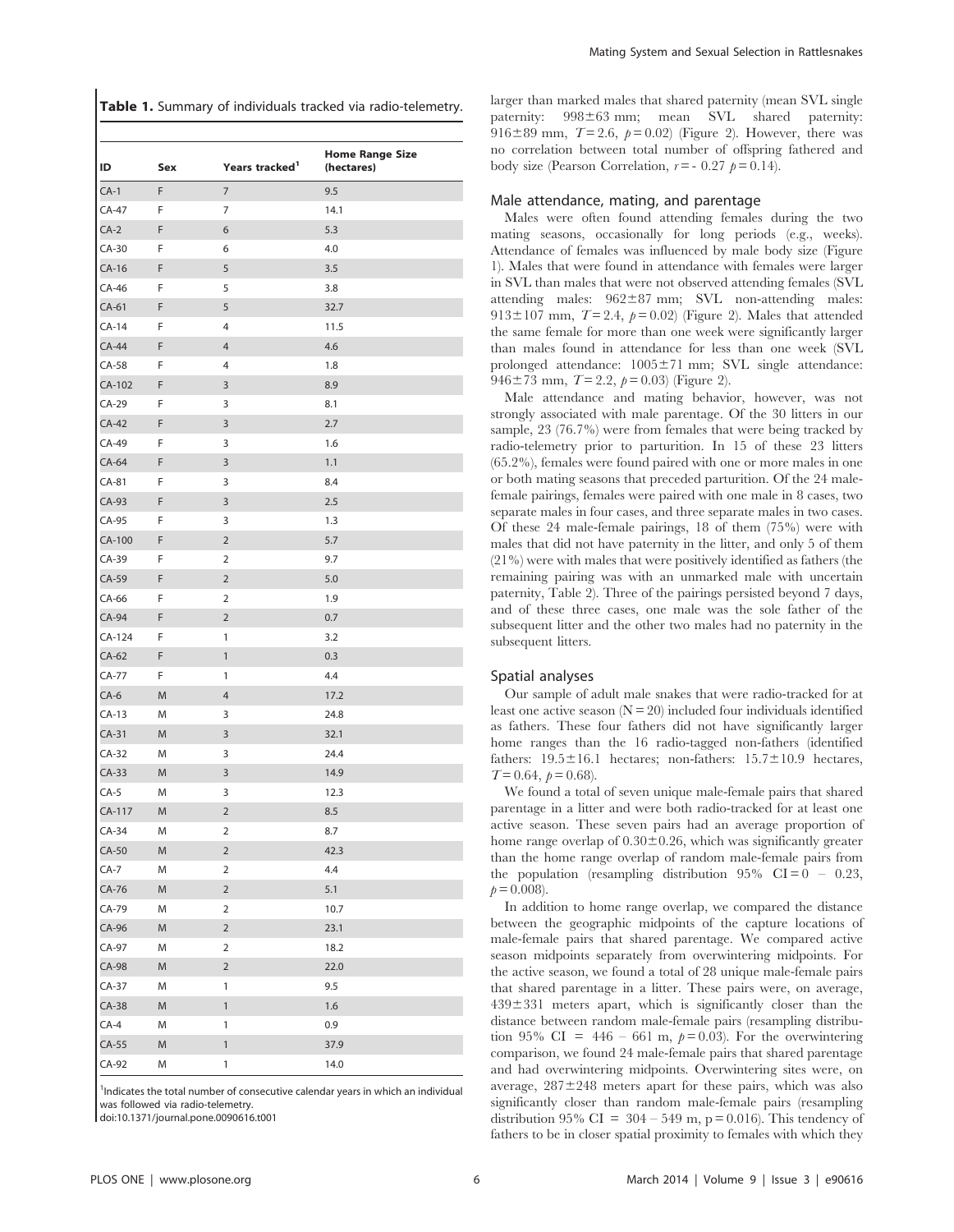Table 2. Summary of genetic parents identified for all litters of genotyped neonates.

| Litter<br>size <sup>1</sup> | Mother   | <b>Number of</b><br>fathers | Identity of fathers <sup>2,3</sup> | Number of pairings <sup>4</sup> | <b>Paired males with</b><br>paternity <sup>5</sup> |
|-----------------------------|----------|-----------------------------|------------------------------------|---------------------------------|----------------------------------------------------|
| $\mathbf{1}$                | $CA-113$ | $\ldots$                    | $CA-50$                            | na                              | na                                                 |
| $\vert$ 1                   | $CA-44$  | $\overline{\phantom{a}}$    | $CA-74$                            | $\mathbf{1}$                    | $\mathbf{1}$                                       |
| $\overline{1}$              | $CA-61$  | $\hspace{0.05cm} -$         | $CA-27$                            | $\overline{2}$                  | $\pmb{0}$                                          |
| $\vert$ 1                   | CA-66    | $\hspace{0.05cm}$           | $CA-50$                            | na                              | na                                                 |
| $\overline{\phantom{a}}$    | $CA-1$   | $\qquad \qquad -$           | $CA-50$                            | $\overline{2}$                  | $\pmb{0}$                                          |
| $\vert$ 1                   | CA-102   | $\overline{\phantom{a}}$    | CA-68                              | $\mathbf 0$                     | $\pmb{0}$                                          |
| $\vert$ <sub>2</sub>        | $CA-44$  | $\mathbf{1}$                | $CA-68$                            | na                              | na                                                 |
| $\vert$ <sub>2</sub>        | $CA-47$  | $\mathbf{1}$                | <b>UM 2</b>                        | na                              | na                                                 |
| $\vert$ <sub>2</sub>        | $CA-94$  | $\mathbf{1}$                | CA-97                              | $\mathbf{1}$                    | $\mathbf{1}$                                       |
| $\vert$ 3                   | $CA-1$   | $\mathbf{1}$                | $CA-43$                            | $\mathsf 0$                     | $\pmb{0}$                                          |
| $\vert$ <sub>3</sub>        | $CA-42$  | $\overline{1}$              | <b>UM8</b>                         | $\mathbf{1}$                    | $\mathbf 0$                                        |
| $\vert$ 3                   | $CA-1$   | $\mathbf{1}$                | $CA-27$                            | 3                               | $\pmb{0}$                                          |
| $\vert$ <sub>3</sub>        | $CA-46$  | $\mathbf{1}$                | $CA-68$                            | $\overline{2}$                  | $\mathbf{1}$                                       |
| $\vert$ 3                   | $CA-47$  | $\mathbf{1}$                | <b>UM 5</b>                        | $\mathbf{1}$                    | $\pmb{0}$                                          |
| $\vert_4$                   | $CA-30$  | $\mathbf{1}$                | $CA-45$                            | $\mathbf{1}$                    | $\mathbf 0$                                        |
| 5                           | $CA-58$  | $\mathbf{1}$                | <b>UM 2</b>                        | $\mathsf 0$                     | $\pmb{0}$                                          |
| $\overline{7}$              | $CA-30$  | $\mathbf{1}$                | $CA-84$                            | $\mathsf{O}\xspace$             | $\mathbf 0$                                        |
| 9                           | $CA-63$  | $\mathbf{1}$                | <b>UM1</b>                         | na                              | na                                                 |
| $\vert$ <sub>3</sub>        | $CA-46$  | $\overline{2}$              | CA-9, UM-10 (2)                    | na                              | na                                                 |
| $\vert$ 3                   | $CA-58$  | $\overline{2}$              | CA-76, CA-20 (2)                   | $\overline{2}$                  | $\mathsf 0$                                        |
| $\vert$ 4                   | CA-102   | $\sqrt{2}$                  | UM 9 (3), UM 10                    | $\mathsf{O}\xspace$             | $\mathbf 0$                                        |
| 4                           | $CA-93$  | $\overline{2}$              | CA-73 (2), CA-5 (2)                | $\mathbf{1}$                    | $\mathsf 0$                                        |
| $\overline{\phantom{a}}$    | $CA-2$   | $\overline{2}$              | CA-23 (2), CA-5 (3)                | $\overline{3}$                  | $\overline{2}$                                     |
| 6                           | $CA-124$ | 2                           | CA-108 (5), CA-74                  | $\mathsf 0$                     | $\mathsf 0$                                        |
| $\overline{9}$              | $CA-113$ | $\overline{2}$              | CA-80 (5), UM 13 (4)               | na                              | na                                                 |
| 3                           | $CA-42$  | 3                           | CA-76, UM 9, UM 10                 | $\mathbf 0$                     | $\mathbf 0$                                        |
| $\overline{\mathbf{3}}$     | $CA-81$  | $\overline{3}$              | CA-45, CA-88, UM-8                 | $\mathbf{1}$                    | 1 possible                                         |
| 5                           | $CA-1$   | 3                           | UM 9, UM 14, UM 15 (3)             | $\mathbf{1}$                    | $\mathbf 0$                                        |
| $\vert$ <sub>5</sub>        | $CA-47$  | 3                           | CA-40, CA-45 (2), CA-5 (2)         | $\boldsymbol{0}$                | $\boldsymbol{0}$                                   |
| 6                           | $CA-16$  | 3                           | CA-43 (2), UM 2 (2), UM 10 (2)     | $\overline{2}$                  | $\pmb{0}$                                          |

<sup>1</sup>Litter sizes of one indicate a sole neonate found after dispersal from birth site.

 $^2$ CA = Crotalus atrox. UM = Unmarked male.

<sup>2</sup>CA = *Crotalus atrox,* UM = Unmarked male.<br><sup>3</sup>Parentheses after male names indicate total number of offspring fathered in litter when that number is greater than one.

<sup>4</sup>Number of males that female was found paired with during the fall and or spring mating period preceding parturition. NA (not applicable) indicates female was not telemetered prior to parturition.

5 Of those males found paired with females in the preceding fall and or spring mating periods, the number that were genetic fathers of any offspring in the litter. See text for details.

doi:10.1371/journal.pone.0090616.t002

shared parentage was not an artifact of these fathers being more centrally located at the study site. The average distance between male midpoints and the midpoint of all female midpoints was not significantly different for either active season relocations (fathers  $385\pm195$  m, non-fathers  $405\pm157$  m,  $T= 0.36$ ,  $p=0.72$ ) or winter relocations (fathers  $226 \pm 273$  m, non-fathers  $195 \pm 132$  m,  $T= 1.19, p= 0.24.$ 

## Female fecundity

The incidence of multiple paternity was not related to female fecundity, as the mean litter size for litters with single fathers  $(3.8\pm2.2)$  was not significantly different from the mean size of multiply sired litters (4.7±1.7,  $T=0.9$ ,  $p=0.3$ ). Females with multiply sired litters did not have larger home ranges than females with single-sired litters (home range size single sires:  $6.3 \pm 4.7$  ha; multiple sires:  $5.8 \pm 3.9$  ha,  $T = 0.1$ ,  $p = 0.90$ ).

## **Discussion**

#### Sampling, genotyping and parentage analyses

We genotyped all adult and neonate snakes sampled in this study using a large number of polymorphic microsatellite loci markers and reconstructed parentage of the progeny by way of a full-pedigree likelihood approach. Most neonates were found in litters attended by solitary, post-partum females who were unambiguously assigned to be their mothers based on intensive radio-tracking [22,23]. In female North American viperids, communal birthing is common [73,74], but it is absent in C. atrox from our study site [22,23]. Even when we exclude maternal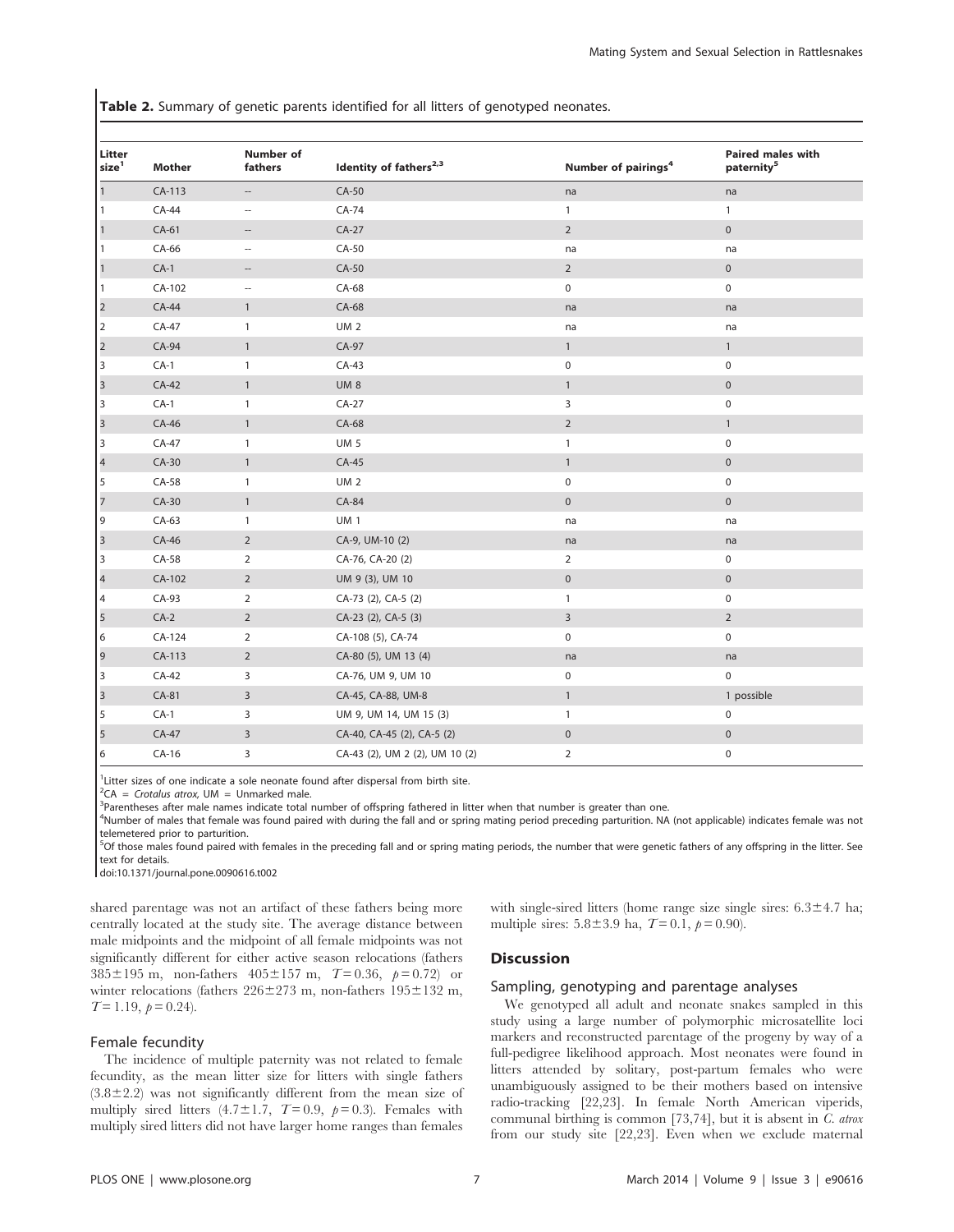

Figure 2. Size comparisons among males. Comparisons show average size and standard error of males identified as genetic fathers versus those that were not (fathers versus non-fathers), males that were the only father identified in a litter versus those that shared paternity with other males (sole paternity verus shared paternity), males that were seen attending females during the mating season versus those that were not seen to do so (attend females versus not attend), and males that attended females for longer than one week versus those attending females less than a week (long attend versus short attend).

doi:10.1371/journal.pone.0090616.g002

information in the initial parentage analysis, COLONY 2 identified the attending female as the genetic mother of the sampled litter, indicating that the full-pedigree likelihood method is robust with respect to determining parentage in our samples [66- 69,75]. This step was important to confirm that adult females found in attendance with newborn litters were the true genetic mothers of those offspring, given recent genetic evidence that communally gestating midget-faded rattlesnakes (Crotalus concolor) have been found in close association with neonates that were not their progeny in so-called nursery aggregations [76].

Although blood was obtained in several instances from neonates, most DNA was derived from shed skins left by dispersing neonates 4-7 days after birth [31,32]; thus, owing to various levels of probable environmental degradation of these delicate sheds, many of our markers had high levels of allelic dropout. These genotyping errors would almost certainly preclude exclusion methods for paternity assignment. In many studies using noninvasive tissue sampling, error rates are calculated by comparing replicate genotypes obtained from multiple PCRs using the same DNA sample (i.e., the ''multi-tube'' approach [77]. However, none of the replicate genotypes are guaranteed to be error-free, and so the consensus of a limited number of replicates could still contain errors [67]. For likelihood-based parentage analysis, it is still necessary to estimate an error rate of the consensus genotype. The error rate estimated from comparing replicate runs is the frequency of inconsistent genotypes per replicate, not the error rate of the consensus genotype [69]. Thus, even if replicate genotypes were constructed, some non-PCR based method of estimating genotyping error would still be desirable. If samples contain known parent-offspring dyads, genotyping error rates can be estimated from pedigree analysis using maximum likelihood approaches. We chose to use this approach, given the relatively large number of known motheroffspring pairs in our sample. Using a locus-specific maximum likelihood error estimation approach allowed us to effectively use the full-pedigree likelihood approach to estimate parentage with confidence. This approach has utility for other vertebrate taxa, since noninvasive tissue samples can often be reliably collected from groups of known sibships (i.e., tissues from shed skins, hatched eggshells, or litters attended by mothers, [78]).

Our analysis identified 18 males in our sample as fathers of 64 neonates; unmarked  $($  = unknown) males sired the remaining  $44$ neonates. Twenty-three of the litters we genotyped were from females being actively radio-tracked in the year prior to parturition. Even though we were able to observe these females courting or mating on several occasions, only 25% of the males that paired with these females proved to father offspring in subsequent litters. Despite the fact that we were unable to assign a known (marked) father to a large proportion of neonates, the use of highly informative microsatellite markers was invaluable for estimating reproductive success. In snakes, owing to a range of possible mechanisms (e.g., polyandry, long-term sperm storage, cryptic female choice, sperm competition), strict behavioral observations are poor indicators of paternity [9,20,79]. In the present study, although molecular results bore out our behavioral observations of female reproduction (i.e., mother-progeny associations), estimates of paternal contributions would have been highly inaccurate had we relied solely on behavioral observations. Thus,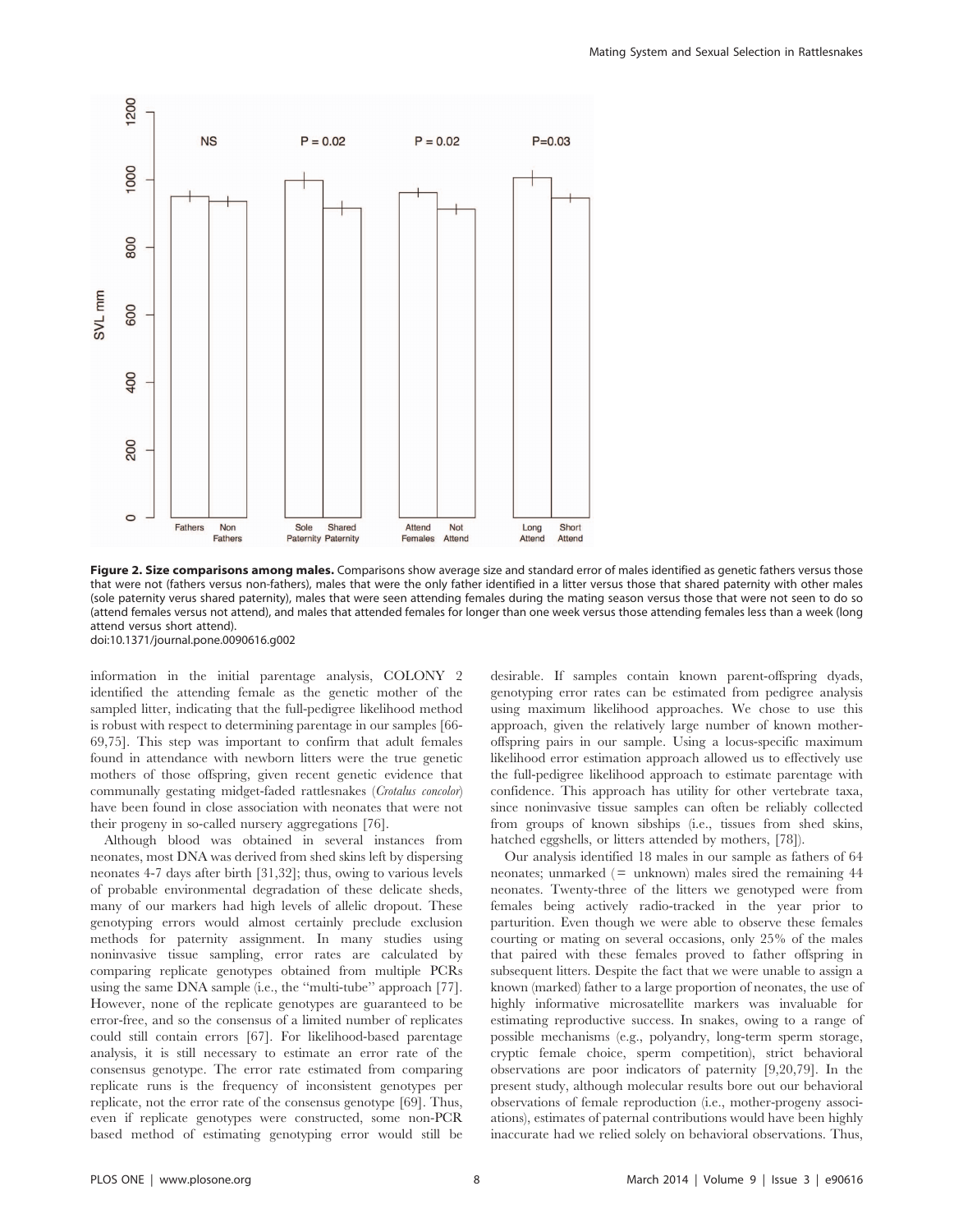recent triumphs in the study of reproductive success and mating systems in secretive species, such as snakes and other vertebrates, have been made possible over the past several decades by the revolutionary advancements in parentage analysis via microsatellite genotyping [6,9,11,12,14,21].

#### Multiple paternity

Our behavioral observations and molecular results indicate that both male and female C. atrox copulate with multiple partners in one or both of the mating seasons, and that multiple paternity in litters consist of 2 to 3 fathers (reviewed in [79]). However, successful long-term sperm storage (LTSS) by females, which is documented in C. atrox, confounds our ability to precisely pinpoint the temporal estimates of copulations [35,80-82]. In other words, although we are confident of the methods used to assign fathers to particular litters, copulations might have occurred outside of the years we sampled, perhaps even by snakes that had mated and died [83]. Schuett et al. [55] demonstrated successful LTSS in a field-collected C. atrox in autumn 1999, and held in laboratory isolation from all other snakes. That subject produced a healthy litter of 3 males and 3 females on 28 August 2000. In summer 2002, this female produced another healthy litter (4 males, 5 females) despite the fact that she remained in strict isolation (G. W. Schuett unpubl. data). In the second litter, spontaneous facultative parthenogenesis was ruled out owing to certain litter characteristics (see [82]).

Although the mean litter size was relatively small in the present study with 4.3 neonates per litter (see [39]), half that were sampled were multiply sired, with 21% having three fathers. This fits the broad pattern of high levels of multiple paternity found in other snakes [79] and other squamate reptiles [84], including two other viperid species where researchers have tested for multiple paternity of wild litters using molecular techniques [11,84,85].

Paternity was unequally distributed across our sample of adult males. Most males we sampled (77%) were not detected as fathers in our samples, whereas a few individuals (e.g., CA-50) had paternity in several litters (Table 2). Highly skewed distributions of paternity are typical in species with polygynandrous mating systems, which is believed to lead to sexual size dimorphism (SSD) [86]. However, we found no difference in the mean size of fathers and non-fathers in our sample, despite that fact that this species exhibits male biased SSD and male-male combat. This result may be due in part to the fact that our methods do not allow us to identify with certainty males that did not mate; certainly, nonfathers could have sired progeny in litters that were not in our samples.

#### Male body size and reproductive success

Male-biased SSD is documented in C. atrox [28,30,87,88], though it is variable in degree among populations in Arizona [32]. Nonetheless, whether SSD in C. atrox is strictly an environmental outcome, influenced by sexual selection, or both, remains to be tested in future investigations. Although our analysis was unable to show that fathers were larger than non-fathers, which may be due to sample size (i.e., individuals could have paternity in unsampled litters), we found limited evidence for size-specific male mating strategies. Males that were the sole fathers of litters were larger (SVL) than males that shared paternity with other males. Field observations also indicated that males found attending females in the mating season were larger than males that we did not observe attending females. Furthermore, males that were found to attend females for prolonged periods (longer than one week) were larger still than males found attending females once or briefly. These patterns indicate that larger males are more likely to actively guard females, thus restricting access by other males. Although precopulatory mate-guarding behavior appears to lead to larger males being less likely to share paternity in a given litter, it should be noted that we found no overall relationship between the number of offspring fathered and male body size (reviewed in [79]).

Our results on male body size (SVL) are similar to previous studies that have investigated paternity in snakes with male-male combat. Blouin-Demers et al. [12] found that larger male black rat snakes sired more offspring than smaller males, and also sired a higher proportion of offspring per clutch. Ursenbacher et al. [11] found that larger male adders sired more offspring, and that single father litters were sired by larger males than multi-father litters. In a study that did not use molecular parentage methods, Madsen et al. [89] found that larger male adders dominated smaller ones in male combat bouts and tended to mate-guard females, but smaller males mated with females in the absence of other males. Dubey et al. [14] found that larger males of slatey-gray snakes (Stegonotus cucullatus, Colubridae) sired a greater proportion of offspring within a clutch than smaller males. In contrast, Weatherhead et al. [13] found that body size was not clearly related to reproductive success in northern water snakes, a species which lacks male-male combat. Also, Duvall & Schuett [52] showed that body size in male prairie rattlesnake (Crotalus viridis) was not related to mating success.

In snakes with male-male combat, body size is an important determinant of reproductive success, as would be expected given that male size is the primary determinant of winning male combats [47]. However, in all of the above examples, smaller males were also able to father some offspring: male adders as small as 37 cm, black ratsnakes as small as 81 cm, slatey-gray snakes as small as 85 cm, and western diamond-backed rattlesnakes as small as 70 cm SVL were all fathers. For adders, black ratsnakes, and western diamondback rattlesnakes, these sizes are on the lower end of the estimated minimum male size at sexual maturity [88,90,91]. Thus, even snakes with male-biased SSD and male-male combat may also exhibit alternative male mating tactics, whereby small males attempt to ''sneak'' copulations with females without engaging in combat with other males. Although data on alternative male mating tactics in snakes are limited, studies of adders [89] and garter snakes [92] indicate that small males may successfully employ different mating tactics than large males. Our data on paternity in C. atrox indicate that alternative tactics by smaller males may be effective, as there was no overall relationship between body size and reproductive success.

#### Spatial ecology of males and reproductive success

Our spatial analyses indicated that proximity of the male-female pairs was a significant factor associated with paternity in a given litter. This relationship was detected for both the active (March-October) and overwintering (November-February) seasons. On average, during the active season, fathers were captured within 450 meters of females that shared parentage with them. This distance is not unexpected, given that the average male home range in our population was 16 hectare (i.e., a 16 hectare circle would have a diameter of about 450 m). In support of this finding, we found a significant degree of home range overlap for those male-female pairs sharing parentage and were radio-tracked. Consequently, several different spatial analyses we performed indicated that males typically mate only with females that are likely to overlap some part of their home range [108], a finding that reinforces the general principle of spatial distribution of receptive females as a primary factor shaping mating systems [48]. Accordingly, we predicted that males with larger home ranges would also potentially mate with more females and sire more offspring. Although males who fathered offspring did not have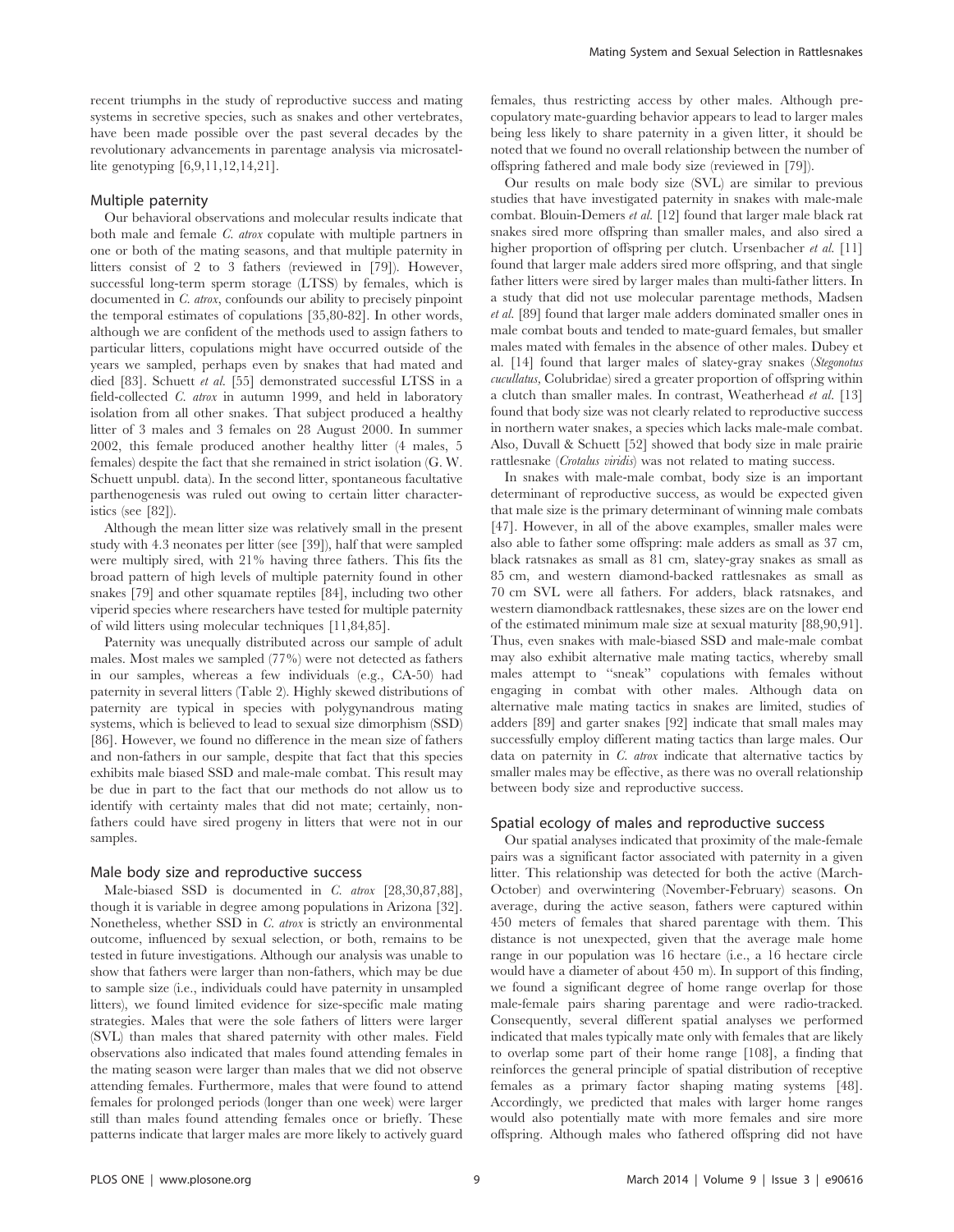significantly larger home ranges than males with no detected paternity, our sample size for this test was low, as only four genetic fathers had radio-transmitters. Given our data on the importance of spatial overlap for paternity, future analyses may reveal that males with larger home range sizes have greater relative reproductive success [109].

#### Snake mating systems and the evolution of polyandry

Over two decades ago, the first modeling attempts identifying, characterizing and quantifying the mating systems of snakes within formal selection theory described most species as being polygynous based on the available empirical evidence [40,41,49,80]. Since that time a wealth of new information on populations, behavior, reproduction, and parental care of snakes has emerged [53,82,93,94]. Accordingly, adjustments need to be made to accommodate these discoveries and shifts in perspectives. Based on behavioral and genetic information we have for C. atrox at the SMs, we suggest that adults assemble as itinerant pairs during the breeding seasons, with a mating system characterized as attendant polygynandry (see [93], pp 274-280 in [95]). This breeding system has the following characteristics: (1) males seek females, which are unevenly distributed and not clumped (see [41,96]); (2) the OSR is male-biased (roughly 2:1) in any given year; (3) bisexual pairs last for various lengths (e.g., days to weeks) but are not permanent; (4) male defense of females (male combat) may occur; and (5) both sexes can mate multiple times with multiple partners per breeding season.

Our empirical and theoretical understanding of multiple mating in females, sometimes termed polygamy, has undergone a revolutionary paradigm shift, beginning with Parker's [97] highly influential paper on sperm competition in 1970. This work has spawned thousands of studies investigating male and female mating frequency, sperm competition, cryptic female choice, and multiple paternity in plants and animals [98], and has led to a great expansion of our knowledge and understanding of mating systems and sexual selection [49,95,99-101]. It appears straightforward why some males mate with as many females as possible, based on the vast majority studies and theoretical models examining fitness benefits [95,102]. This has been termed the ''Darwin-Bateman paradigm'' [103], which asserts that the reproductive success of males increases steeply (Bateman gradient) as the number of copulations with different females increases [100]. Nonetheless, several important topics remain problematic, and perhaps the most persistent one concerns the adaptive significance of polyandry, defined as multiple matings with different males by females [95,101]. Why should females mate with multiple partners for fertilization of a single clutch or litter, especially in cases where female fecundity does not seem to increase with multiple mating, as we found for C. atrox in this study?

Various hypotheses addressing the adaptive significance (direct and indirect benefits) of the evolution for and maintenance of polyandy have been proposed and tested. Recent interest has been explosive [104,105], and this renaissance sets the stage for reexamining earlier research and executing new empirical and

## References

- 1. Clutton-Brock TH, Sheldon BC (2010) Individuals and populations: the role of long-term, individual-based studies of animals in ecology and evolutionary biology. Trends in Ecology & Evolution 25: 562–573. doi:10.1016/ j.tree.2010.08.002.
- 2. Clutton-Brock TH (1988) Reproductive Success: Studies of Individual Variation in Contrasting Breeding Systems. Chicago, IL: University of Chicago Press.

modeling studies that expand beyond sexual selection and sexual conflict. Adaptive conclusions regarding polyandry in animals are complex and inconclusive, with some studies revealing benefits and others reporting none [106,107]. The study of polyandry, sperm competition, long-term sperm storage, and cryptic female choice is in its infancy with regard to studies of snakes [79,84,93]. For most species, it is difficult to assess whether multiple matings in wild females have indirect benefits, such as fertilization insurance, genetic compatibility, sperm competition, or increased genetic diversity (reviewed in [104]). Instead, long-term field studies will have to be combined with experimental manipulations to address these hypotheses empirically.

#### Conclusions

Our use of genetic techniques to analyze parentage has allowed us to substantially increase our knowledge of the mating system of a population of western diamond-backed rattlesnakes (C. atrox) in the Sonoran Desert of Arizona. This species is similar to many other snake species in that they exhibit a ''polygynandrous'' mating system, with both sexes mating with multiple partners during the mating season or seasons. Larger males appear to use their larger body size to prevent other males from mating with females that they are guarding or have mated, but smaller males are able to successfully father offspring with females. Although molecular tools have now been used in a handful of snake species to assess parentage and multiple paternity [84,85,110,111], their use in combination with long-term field studies remains quite limited. In C. atrox and other snakes, field observations of mating alone were insufficient to characterize the genetic mating systems, both because mating behavior is difficult to observe directly, and because the act of mating does not guarantee reproductive success in males (see [10]). Accordingly, we urge field researchers to adopt molecular analyses as a standard tool in long-term, individualbased studies of the ecology and behavior of snakes [1], and think that doing so will greatly improve and transform our understanding of mating systems, behavioral ecology and sexual selection of this large, diverse and important group of vertebrates.

## Acknowledgments

Numerous individuals provided assistance in radio-tracking, but most noteworthy is Ryan Sawby. Over the years we greatly benefitted by discussions with S. Beaupre; D. Beck, M. Cardwell, D. DeNardo, M. Feldner, H. Greene, R. Hansen, D. Hardy Sr, S. Hoss, E. Nowak, R. Reiserer, J. Slone, and E. Taylor. Dale DeNardo performed many of the surgeries, for which we are most thankful. The insights of Thomas Madsen, A. Bentley, and an anonymous reviewer improved the paper, though any blunders remain our responsibility.

## Author Contributions

Conceived and designed the experiments: GWS RAR. Performed the experiments: GWS RAR. Analyzed the data: RWC GWS CFS HWH MA. Contributed reagents/materials/analysis tools: RWC GWS CFS HWH MA. Wrote the paper: RWC GWS RAR MA CFS HWH.

- 3. Greene HW (2005) Organisms in nature as a central focus for biology. Trends in Ecology & Evolution 20: 23–27. doi:10.1016/j.tree.2004.11.005.
- 4. Bonnet X, Shine R, Lourdais O (2002) Taxonomic chauvinism. Trends in Ecology & Evolution 17: 1–3.
- 5. De Woody JA (2005) Molecular approaches to the study of parentage, relatedness, and fitness: practical applications for wild animals. Journal of Wildlife Management 69: 1400–1418.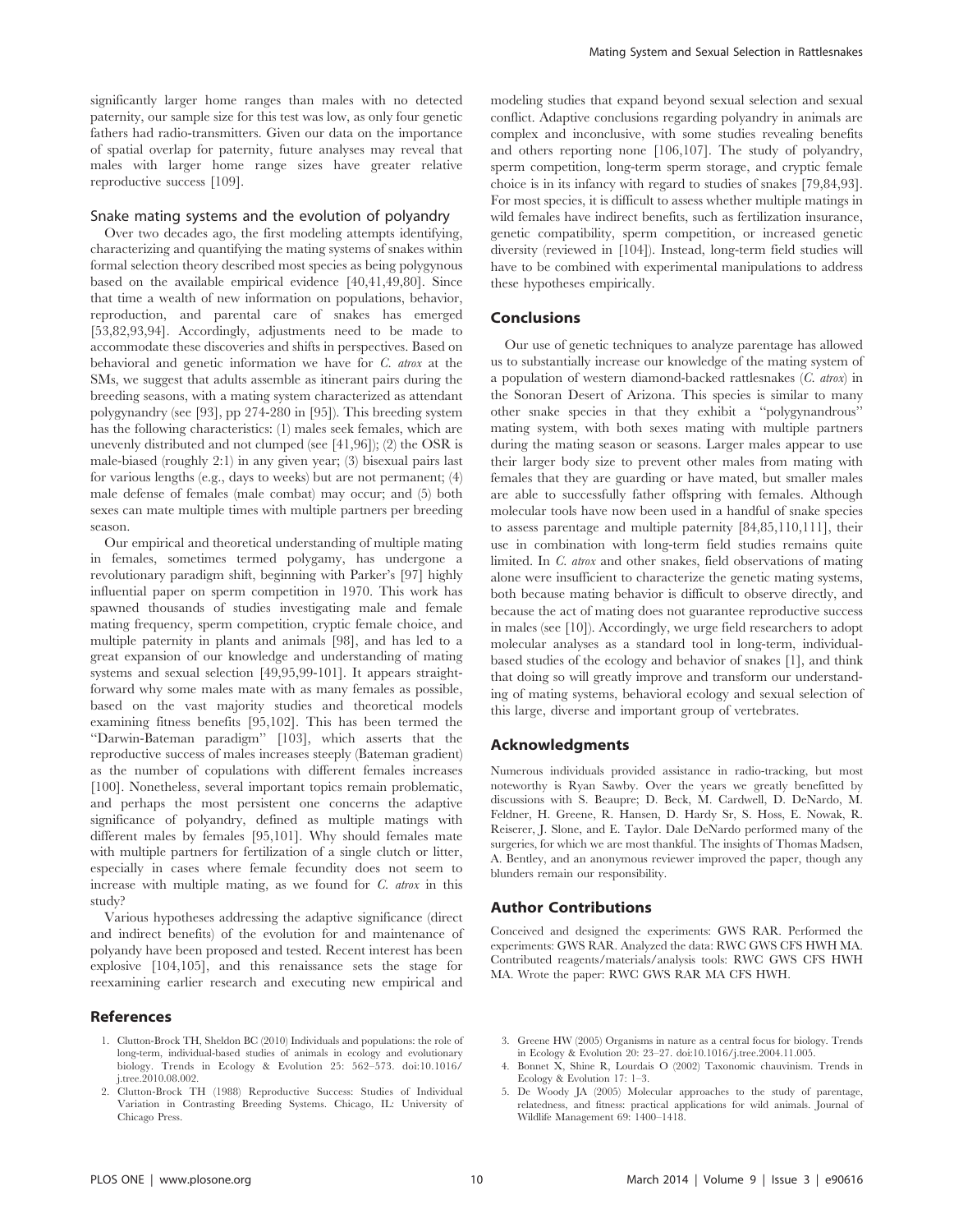- 7. Griffith SC, Owens IP, Thuman KA (2002) Extra pair paternity in birds: a review of interspecific variation and adaptive function. Molecular Ecology 11: 2195–2212.
- 8. Schmoll T (2011) A review and perspective on context-dependent genetic effects of extra-pair mating in birds. Journal of Ornithology 152: 265–277. doi:10.1007/s10336-011-0683-4.
- 9. Gibbs HL, Weatherhead PJ (2001) Insights into population ecology and sexual selection in snakes through the application of DNA-based genetic markers. Journal of Heredity 92: 173–179.
- 10. Prosser MR, Weatherhead PJ, Gibbs HL, Brown GP (2002) Genetic analysis of the mating system and opportunity for sexual selection in northern water snakes (Nerodia sipedon). Behavioral Ecology 13: 800–807.
- 11. Ursenbacher S, Erny C, Fumagalli L (2009) Male reproductive success and multiple paternity in wild, low-density populations of the adder (Vipera berus). Journal of Heredity 100: 365–370. doi:10.1093/jhered/esn104.
- 12. Blouin-Demers G, Gibbs HL, Weatherhead PJ (2005) Genetic evidence for sexual selection in black ratsnakes, Elaphe obsoleta. Animal Behaviour 69: 225– 234. doi:10.1016/j.anbehav.2004.03.012.
- 13. Weatherhead PJ, Prosser MR, Gibbs HL, Brown GP (2002) Male reproductive success and sexual selection in northern water snakes determined by microsatellite DNA analysis. Behavioral Ecology 13: 808–815.
- 14. Dubey S, Brown GP, Madsen T, Shine R (2009) Sexual selection favours large body size in males of a tropical snake (Stegonotus cucullatus, Colubridae). Animal Behaviour 77: 177–182. doi:10.1016/j.anbehav.2008.09.037.
- 15. Nowak EM, Theimer TC, Schuett GW (2008) Functional and numerical responses of predators: where do vipers fit in the traditional paradigms? Biological Reviews 83: 601–620. doi:10.1111/j.1469-185X.2008.00056.x.
- 16. Clark RW, Tangco S, Barbour MA (2012) Field video recordings reveal factors influencing predatory strike success of free-ranging rattlesnakes (Crotalus spp.). Animal Behaviour 84: 183–190. doi:10.1016/j.anbehav.2012.04.029.
- 17. Clark RW (2006) Fixed videography to study predation behavior of an ambush foraging snake, Crotalus horridus. Copeia 2006: 181–187.
- 18. Reinert HK (1992) Radiotelemetric studies of pitvipers: data acquisition and analysis. In: Campbell JA, Brodie ED Jr., editors. Biology of the Pitvipers. Tyler, TX: Selva. pp. 185–197.
- 19. Dorcas ME, Willson JD (2009) Innovative methods for studies of snake ecology and conservation. In: Mullin SJ, Seigel RA, editors. Snakes: Ecology and Conservation. Ithaca, NY: Cornell University Press. pp. 5-37.
- 20. Blouin MS (2003) DNA-based methods for pedigree reconstruction and kinship analysis in natural populations. Trends in Ecology & Evolution 18: 503–511. doi:10.1016/S0169-5347(03)00225-8.
- 21. King RB (2009) Population and conservation genetics. In: Mullin SJ, Seigel RA, editors. Snakes: Ecology and Conservation. Ithaca, NY: Cornell University Press. pp. 78–122.
- 22. Schuett GW, Repp RA, Hoss SK (2011) Frequency of reproduction in female western diamond-backed rattlesnakes from the Sonoran Desert of Arizona is variable in individuals: potential role of rainfall and prey densities. Journal of Zoology 284: 105–113. doi:10.1111/j.1469-7998.2010.00786.x.
- 23. Schuett GW, Repp RA, Amarello M, Smith CF (2013) Unlike most vipers, female rattlesnakes (Crotalus atrox) continue to hunt and feed throughout pregnancy. Journal of Zoology 289: 101–110. doi:10.1111/j.1469- 7998.2012.00969.x.
- 24. Brown DE (1994) Biotic Communities of the American Southwest: United States and Mexico. Salt Lake City, UT: University of Utah Press.
- 25. Epple AE, Epple LE (1995) Plants of Arizona. Helena MT: Falcon Publishing.
- 26. Mock CJ (1996) Climatic controls and spatial variations of precipitation in the western United States. Journal of Climate 9: 1111–1125. doi:10.1175/1520- 0442(1996)009<1111:CCASVO>2.0.CO;2.
- 27. Phillips SJ, Comus PW (2000) A Natural History of the Sonoran Desert. Berkeley, CA: University of California Press.
- 28. Klauber LM (1972) Rattlesnakes: Their Habits, Life Histories, and Influence on Mankind. 2nd ed. Berkeley, CA: University of California Press.
- 29. Campbell JA, Lamar WW (2004) The Venomous Reptiles of the Western Hemisphere, 2 volumes. Ithaca, NY: Cornell University Press.
- 30. Spencer CL (2008) Geographic variation in western diamond-backed rattlesnake (Crotalus atrox) morphology. In: Hayes WK, Beaman KR, Cardwell MD, Bush SP, editors. The Biology of Rattlesnakes. Loma Linda, CA: Loma Linda Press. pp. 55-78
- 31. Castoe TA, Spencer CL, Parkinson CL (2007) Phylogeographic structure and historical demography of the western diamondback rattlesnake (Crotalus atrox): A perspective on North American desert biogeography. Molecular Phylogenetics and Evolution 42: 193–212.
- 32. Amarello M, Nowak EM, Taylor EN, Schuett GW, Repp RA, et al. (2010) Potential environmental influences on variation in body size and sexual size dimorphism among Arizona populations of the western diamond-backed rattlesnake (Crotalus atrox). Journal of Arid Environments 74: 1443–1449. doi:10.1016/j.jaridenv.2010.05.019.
- 33. Repp RA, Schuett GW (2009) Natural history note. Crotalus atrox (western diamond-backed rattlesnakes). Adult predation on lizards. Herpetological Review 40: 353–354.
- 34. Rosen PC, Goldberg SR (2002) Female reproduction in the western diamondbacked rattlesnake, Crotalus atrox (Serpentes: Viperidae), from Arizona. The
- Texas Journal of Science 54: 347–356. 35. Aldridge RD, Duvall D (2002) Evolution of the mating season in the pitvipers of North America. Herpetological Monographs 16: 1–25. doi:10.1655/0733- 1347(2002)016[0001:EOTMSI]2.0.CO;2.
- 36. Graham SP, Earley RL, Hoss SK, Schuett GW, Grober MS (2008) The reproductive biology of male cottonmouths (Agkistrodon piscivorus): do plasma steroid hormones predict the mating season? General and Comparative Endocrinology 159: 226–235.
- 37. Taylor EN, DeNardo DF (2010) Hormones and reproductive cycles in snakes. In: Norris DO, Lopez HK, editors. Hormones and Reproduction of Vertebrates. San Diego, CA: Academic Press, Vol. 3. pp. 355–372.
- 38. Goldberg SR (2007) Testicular cycle of the western diamond-backed rattlesnake, Crotalus atrox (Serpentes: Viperidae), from Arizona. Bulletin of the Maryland Herpetological Society 43: 103–107.
- 39. Taylor EN, DeNardo DF (2005) Sexual size dimorphism and growth plasticity in snakes: an experiment on the western diamond-backed rattlesnake (Crotalus atrox). Journal of Experimental Zoology 303A: 598–607. doi:10.1002/jez.a.189.
- 40. Duvall D, Schuett GW, Arnold SJ (1993) Ecology and evolution of snake mating systems. In: Collins JT, Seigel RA, editors. Snakes: Ecology and Behavior. New York, NY: McGraw-Hill. pp. 165–200.
- 41. Duvall D, Arnold SJ, Schuett GW (1992) Pitviper mating systems: ecological potential, sexual selection, and microevolution. In: Brodie ED Jr, Campbell JA, editors. Biology of the Pitvipers. Tyler, TX: Selva. pp. 321–336.
- 42. Kokko H, Wong BBM (2007) What determines sex roles in mate searching? Evolution 61: 1162–1175. doi:10.1111/j.1558-5646.2007.00090.x.
- 43. Gillingham JC, Carpenter CC, Murphy JB (1983) Courtship, male combat and dominance in the western diamondback rattlesnake, Crotalus atrox. Journal of Herpetology: 265–270.
- 44. Duvall D, Schuett GW (1997) Straight-line movement and competitive mate searching in prairie rattlesnakes, Crotalus viridis viridis. Animal Behaviour 54: 329–334.
- 45. Shine R (1994) Sexual size dimorphism in snakes revisited. Copeia 1994: 326– 346.
- 46. Schuett GW, Gergus EW, Kraus F (2001) Phylogenetic correlation between male–male fighting and mode of prey subjugation in snakes. Acta Ethologica 4: 31–49. doi:10.1007/s102110100043.
- 47. Schuett GW (1997) Body size and agonistic experience affect dominance and mating success in male copperheads. Animal Behaviour 54: 213–224.
- 48. Emlen ST, Oring LW (1977) Ecology, sexual selection, and the evolution of mating systems. Science 197: 215–223.
- 49. Arnold SJ, Duvall D (1994) Animal mating systems: a synthesis based on selection theory. American Naturalist: 317–348.
- 50. Madsen T, Shine R (1993) Temporal variability in sexual selection acting on reproductive tactics and body size in male snakes. American Naturalist 141: 167–171.
- 51. Repp RA, Schuett GW (2008) Western diamond-backed rattlesnakes, Crotalus atrox (Serpentes: Viperidae), gain water by harvesting and drinking rain, sleet, and snow. The Southwestern Naturalist 53: 108–114. doi:10.1894/0038- 4909(2008)53[108:WDRCAS]2.0.CO;2.
- 52. Price AH (1988) Observations on maternal behavior and neonate aggregation in the western diamondback rattlesnake, Crotalus atrox (Crotalidae). The Southwestern Naturalist 33: 370–373.
- 53. Greene HW, May PG, Hardy DL Sr, Sciturro JM, Farrell TM (2002) Parental behavior by vipers. In: Schuett GW, Hoggren M, Douglas ME, editors. Biology of the Vipers. Eagle Mountain, UT: Eagle Mountain Publishing. pp. 179–206.
- 54. Reiserer RS, Schuett GW, Earley RL (2008) Dynamic aggregations of newborn sibling rattlesnakes exhibit stable thermoregulatory properties. Journal of Zoology 274: 277–283. doi:10.1111/j.1469-7998.2007.00383.x.
- 55. Schuett GW, Grober MS, Van Kirk EA, Murdoch WJ (2004) Long-term sperm storage and plasma steroid profile of pregnancy in a western diamond-backed rattlesnake (Crotalus atrox). Herpetological Review 35: 328-332.
- 56. Reinert H, Cundall D (1982) An improved surgical implantation method for radio-tracking snakes. Copeia 1982: 702–705.
- 57. Pozarowski K, Bryan DS, Bosse R, Watson E, Herrmann H-W (2012) Development of polymorphic microsatellite loci for the rattlesnake species Crotalus atrox, C. cerastes, and C. scutulatus (Viperidae: Crotalinae) and crossspecies amplification of microsatellite markers in Crotalus and Sistrurus species. Conservation Genetics Resources 4: 955–961. doi:10.1007/s12686-012-9682 x.
- 58. Goldberg CS, Edwards T, Kaplan ME, Goode M (2003) PCR primers for microsatellite loci in the tiger rattlesnake (Crotalus tigris, Viperidae). Molecular Ecology Notes 3: 539–541. doi:10.1046/j.1471-8286.2003.00503.x
- 59. Munguia-Vega A, Pelz-Serrano K, Goode M, Culver M (2009) Eleven new microsatellite loci for the tiger rattlesnake (Crotalus tigris). Molecular Ecology Resources 9: 1267–1270.
- 60. Holycross AT, Douglas ME, Higbee JR, Bogden RH (2002) Isolation and characterization of microsatellite loci from a threatened rattlesnake (New Mexico ridge-nosed rattlesnake, Crotalus willardi obscurus). Molecular Ecology Notes 2: 537–539. doi:10.1046/j.1471-8278.
- 61. Oyler-McCance SJ, St John J, Parker JM, Anderson SH (2005) Characterization of microsatellite loci isolated in midget faded rattlesnake (Crotalus viridis concolor). Mol Ecol Notes 5: 452-453. doi:10.1111/j.1471-8286.2005.00961.x.